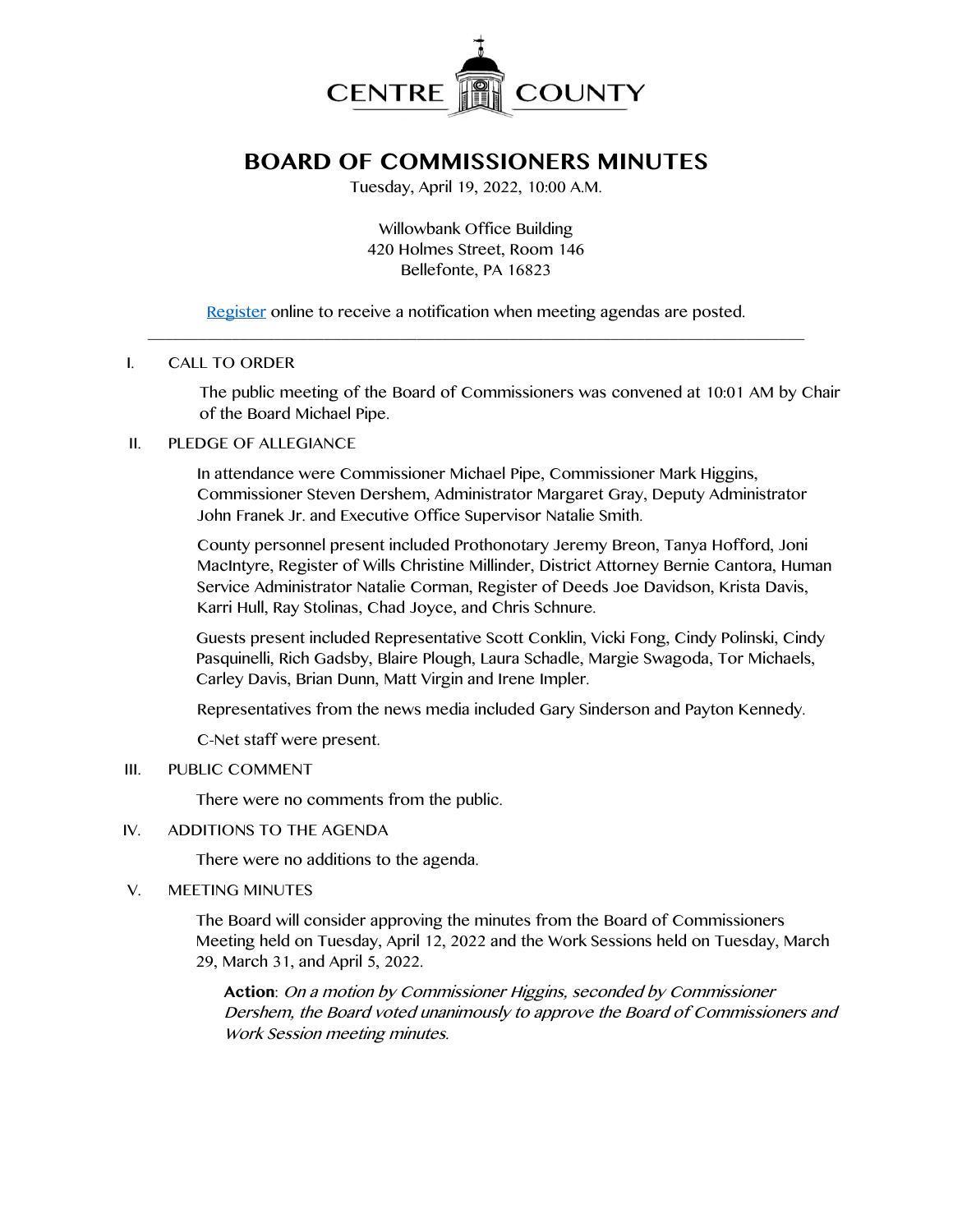## **BOARD OF COMMISSIONERS MINUTES TUESDAY, APRIL 19, 2022 PAGE 2**

#### VI. RESOLUTION

#### **Commissioners**

Resolution 6 of 2022- Representative Scott Conklin presented a Resolution in support of legislation prohibiting those with domestic violence convictions from holding state office – Dept. 111.

The Resolution, as adopted by the Board, will be provided to all the Representatives in Centre County and County Commissioner Association of Pennsylvania (CCAP) stated Commissioner Pipe.

Representative Conklin said it is an honor to serve Centre County and to have all the current Centre County Commissioners alongside him.

Many were surprised that this legislation was not already in place.

**Action:** On a motion by Commissioner Higgins, seconded by Commissioner Dershem, the Board voted unanimously to adopt Resolution 6 of 2022.

#### VII. ANNOUNCEMENTS

#### VIII. PROCLAMATION

A. Proclamation 11 of 2022 – Blair Plough joined the Board in proclaiming **April 2022** as **Pennsylvania 811 Safe Digging Month** in Centre County. Approximately every three minutes a facility is struck and damaged. In 2021, there were over 1 million tickets that have been called in for service to mark underground utilities.

**Action:** On a motion by Commissioner Higgins, seconded by Commissioner Dershem, the Board voted unanimously to adopt Proclamation 11 of 2022.

B. Proclamation 12 of 2022 – Cindy Pasquinelli, Rich Gadsby, Irene Impler and Cindy Polinski joined the Board in proclaiming the **50th Anniversary of Strawberry Fields, Inc.** in Centre County.

**Action:** On a motion by Commissioner Higgins, seconded by Commissioner Dershem, the Board voted unanimously to adopt Proclamation 12 of 2022.

- IX. AMERICAN RESCUE PLAN ACT (ARPA)
- X. CONTRACTS AUTHORIZATIONS
	- A. Register of Wills Register of Wills Christine Millinder presented an agreement with RBA Professional Data Systems to make modifications to the Marriage License screen to comply with National Voter Registration Act (NVRA) for a total of \$2,750 – Dept. 224.

**Action:** On a motion by Commissioner Higgins, seconded by Commissioner Dershem, the Board voted unanimously to add the agreement with RBA Professional Data Systems to next week's Consent Agenda.

B. Recorder of Deeds – Recorder of Deeds Joe Davidson presented a statement of work from RBA Professional Data Systems for integration of CSC's IRecord software electronic recording service for a total of \$9,000 – Dept. 133.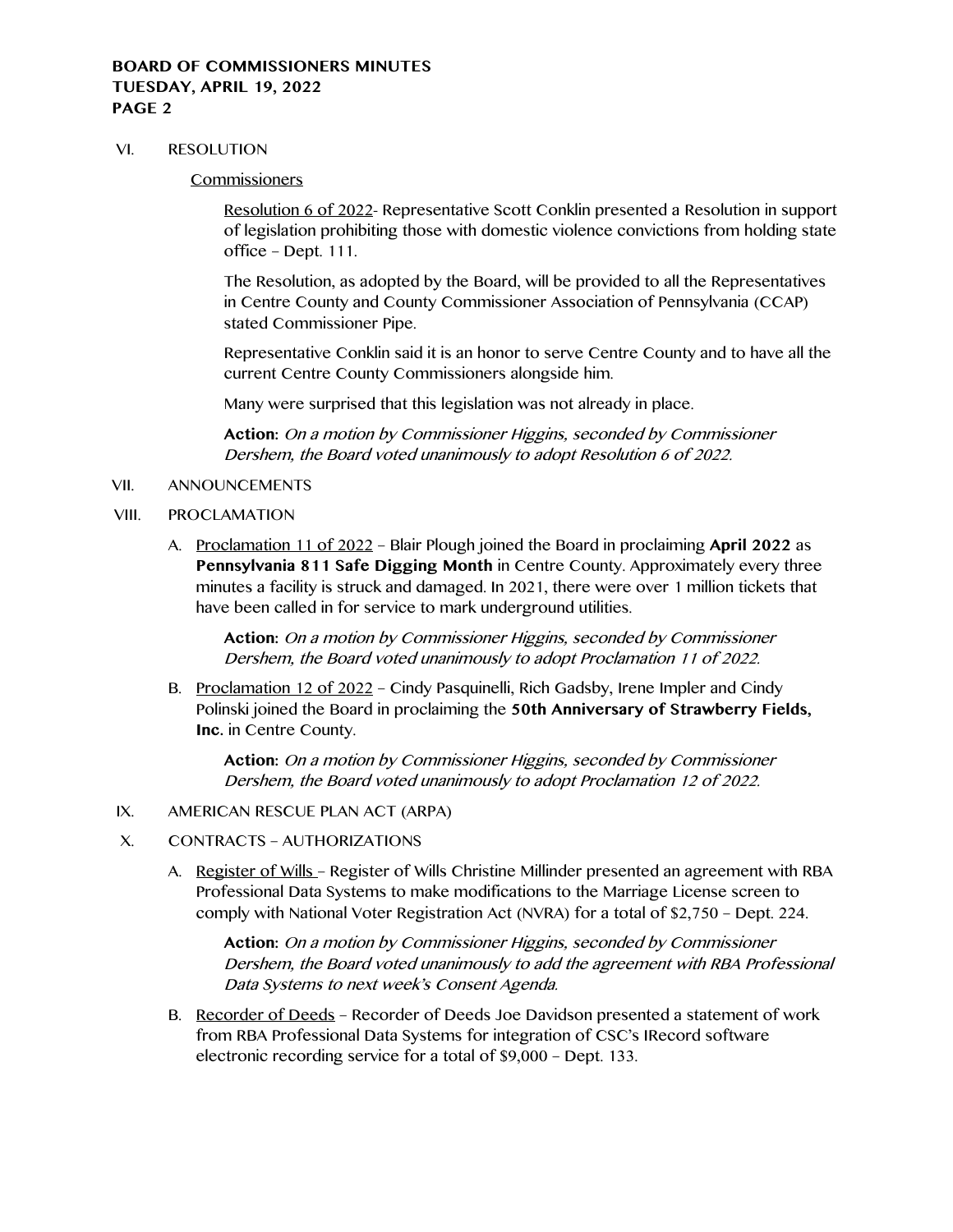**Action:** On a motion by Commissioner Higgins, seconded by Commissioner Dershem, the Board voted unanimously to add the statement of work from RBA Professional Data Systems to next week's Consent Agenda.

C. District Attorney – Risk Manager Krista Davis presented a contract renewal for the District Attorney's Office for professional liability insurance through the National District Attorney's Association for a total of \$30,174 for the period of June 6, 2022 through June 5, 2023 – Dept. 221.

**Action:** On a motion by Commissioner Higgins, seconded by Commissioner Dershem, the Board voted unanimously to add the contract renewal with the National District Attorney's Association to next week's Consent Agenda.

D. MH/ID/EI – Human Service Administrator Natalie Corman presented a grant renewal for the First Episode Psychosis Program through the PA Office of Mental Health and Substance Abuse Services (OMHSAS). The contract total is \$178,385.17 for the period of July 1, 2022 to June 30, 2023. – Dept. 561.

**Action:** On a motion by Commissioner Higgins, seconded by Commissioner Dershem, the Board voted unanimously to approve the grant renewal for First Episode Psychosis Program through PA OMHSAS.

E. Criminal Justice Planning – Director of Criminal Justice Planning Karri Hull asked the Board to authorize submission of a grant application to the Pennsylvania Commission on Crime and Delinquency (PCCD) for the Intermediate Punishment Treatment Program Funds for 2022-2023. The grant total may be up to \$130,000 for the period of July 1, 2022 to June 30, 2023 – Dept. 306.

**Action:** On a motion by Commissioner Higgins, seconded by Commissioner Dershem, the Board voted unanimously to approve Karri Hull, Criminal Justice Planning Director, to submit a grant application to the Pennsylvania Commission on Crime (PCCD) for the Intermediate Punishment Treatment Program Funds.

F. Correctional Facility – Administrator Margaret Gray presented a memorandum of Understanding (MOU) between Centre County Correctional Facility and the Pennsylvania State Police to investigate all Prison Rape Elimination Act (PREA) allegations – Dept. 333.

**Action:** On a motion by Commissioner Higgins, seconded by Commissioner Dershem, the Board voted unanimously to add the MOU between Centre County Correctional Facility and the Pennsylvania State Police to next week's Consent Agenda.

G. Planning and Community Development – Chris Schnure introduced a Memorandum of Understanding (MOU) for the preliminary and final land development plan for Bellefonte Warehouse located in Benner Township; CCPCDO File No. 44-22. This proposal constitutes a final plan submission showing the development of a fulfillment center warehouse being 1,080,289 sq. ft. along with the corresponding infrastructure located on lot 12R (103.5645 acres) at the end of Penntech Drive and Industrial Drive (T-520) within the Benner Commerce Park – Dept. 151.

Carley Davis of Langan Engineering, Brian Dunn of SunCap Property Group and Matt Virgin of SunCap Property Group were present as well.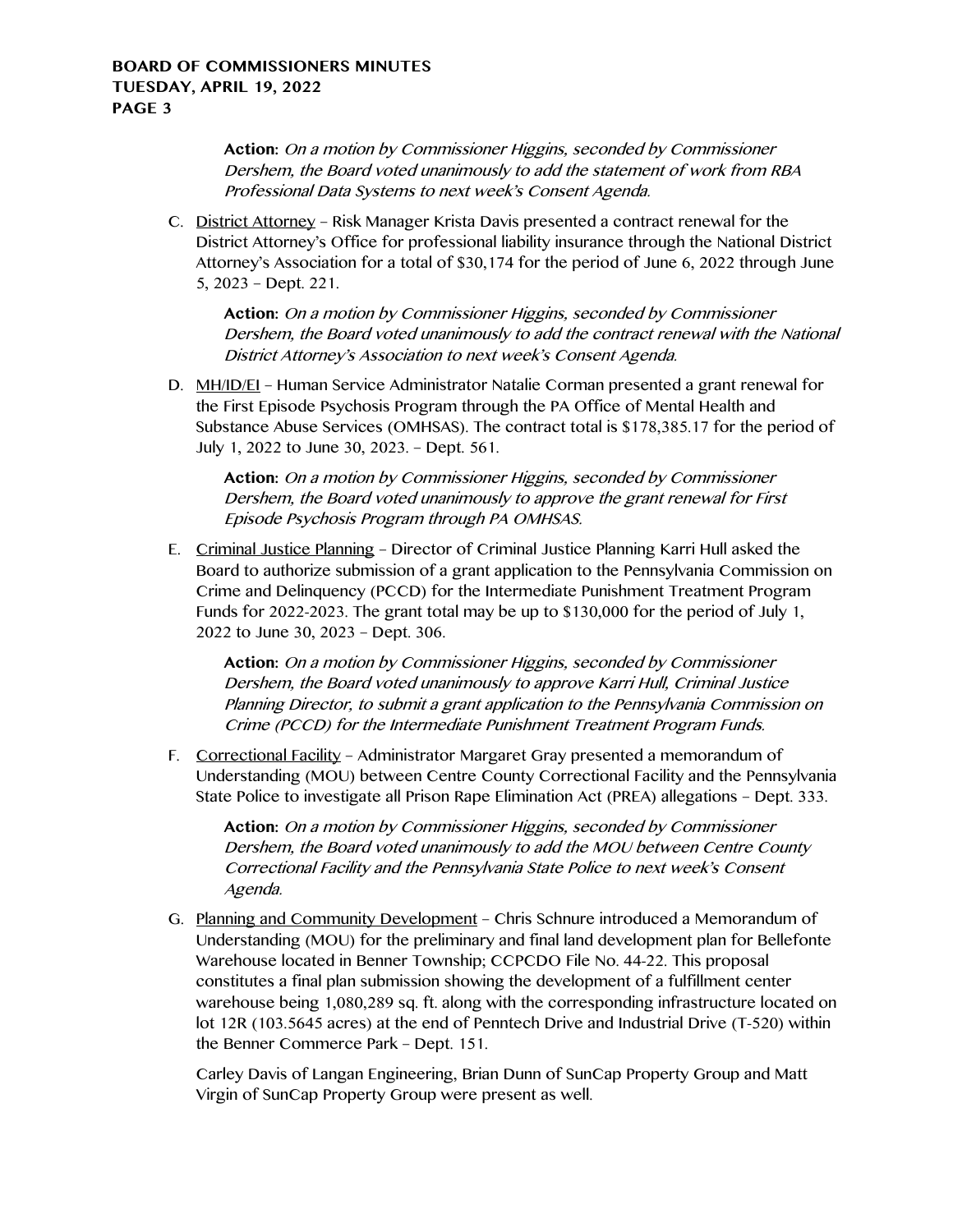# **BOARD OF COMMISSIONERS MINUTES TUESDAY, APRIL 19, 2022 PAGE 4**

Commissioner Dershem inquired about traffic improvements that may be needed on the Benner Pike. Chris explained that there will be minimal impacts with a potential traffic light at PennTech Drive and Benner Pike.

Commissioner Higgins inquired about the drainage control or mitigation that may be in place in case an oil leak were to happen. Chris explained the Benner Township has a storm water management ordinance that addresses the volume and quality of water. There will be types of entrapments and filtrations in the storm water management facility. Carley commented that none of the storm water will be released into the state waters.

**Action:** On a motion by Commissioner Higgins, seconded by Commissioner Dershem, the Board voted unanimously to add the MOU for the preliminary and final land development plan for Bellefonte Warehouse located in Benner Township to next week's Consent Agenda.

# XI. CONSENT AGENDA

**Action:** On a motion by Commissioner Higgins, seconded by Commissioner Dershem, the Board voted unanimously to approve this week's Consent Agenda.

A. Commissioners

Resolution 5 of 2022 – Expressing the County's intent to issue general obligation, nonelectoral debt for the purpose of financing certain projects of the County, including (I) a Capital Project, and (II) a refunding project – Dept. 111.

- B. Planning and Community Development Memorandum of Understanding (MOU) for the final land development plan for Paul B. and Linda S. Fisher Manufacturing Facility located in Penn Township; CCPCDO File No. 33-22. This proposal constitutes a final plan submission showing the development of a single building being 11,760 square feet to be used retail/light manufacturing of roofing material along with corresponding infrastructure. This proposal is located along the northern right-of-way of Tattletown Road (State Route 2016) approximately ½ mile from its intersection with West Aaron Square (State Route 0045) – Dept. 151.
- C. Transportation Intergovernmental Service Agreement with the Susquehanna Regional Transportation Authority to provide contracted services upon request for shared ride trips. The contract is for the period of July 1, 2022 through June 30, 2023 – Dept. 531.
- XII. LIQUID FUELS FEE FOR LOCAL USE
- XIII. CHECK RUN

Check run in the amount of \$1,093,588.56 dated April 14, 2022.

**Action:** On a motion by Commissioner Higgins, seconded by Commissioner Dershem, the Board voted unanimously to approve the check run dated April 14, 2022.

### XIV. ADMINISTRATOR'S REPORT

First Quarter Report of 2022 - Resolution 1 of 2022.

Administrator Margaret Gray reported 42 contracts approved in accordance with the Resolution.